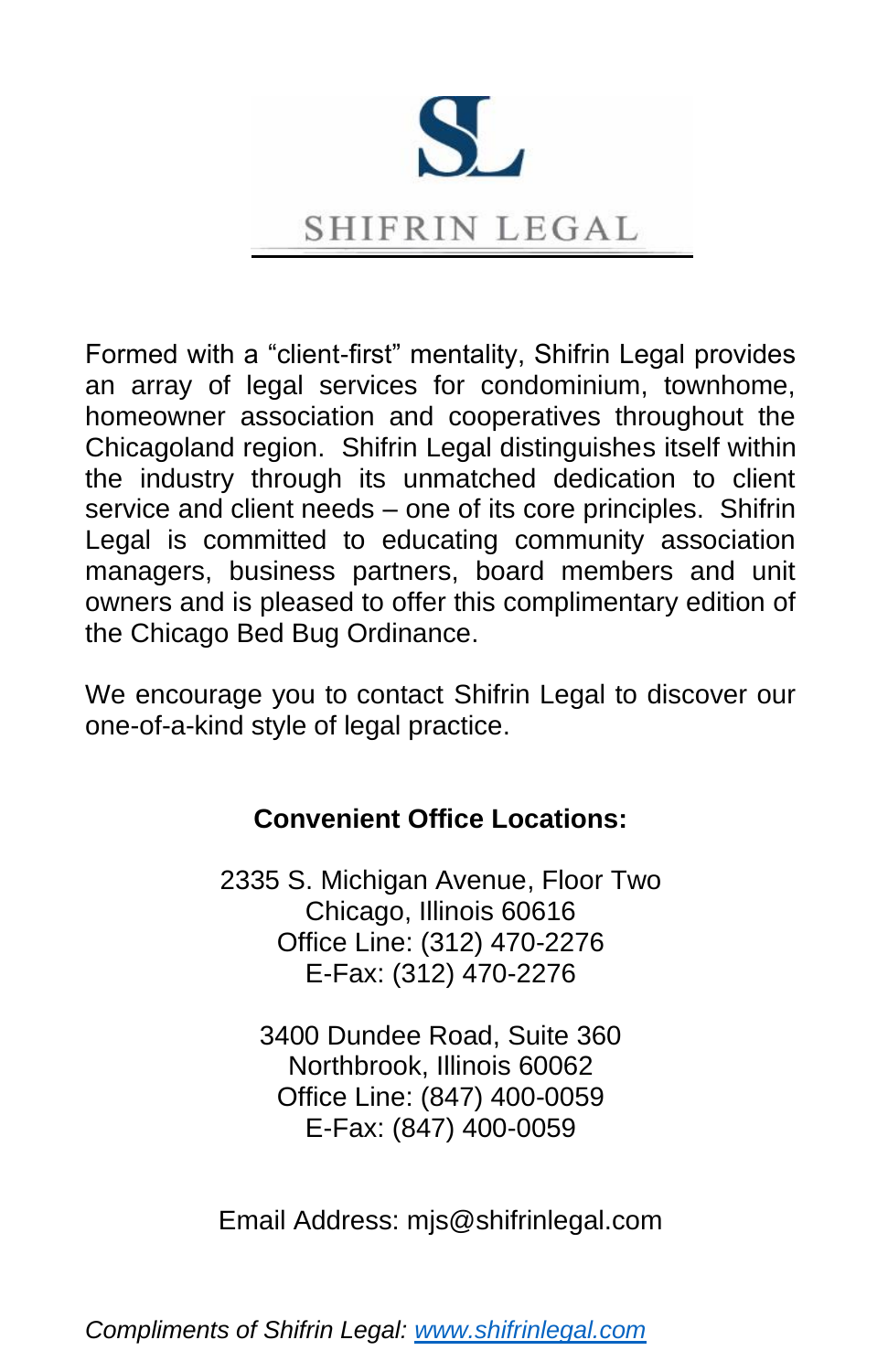## **S U B S T I T U T E O R D I N A N C E**

## **BE IT ORDAINED BY THE CITY COUNCIL OF THE CITY OF CHICAGO:**

**SECTION 1**. Section 2-112-160 of the Municipal Code of Chicago is hereby amended by inserting the language underscored and deleting the language struck through, as follows:

### **2-112-160 Commissioner – Enforcement powers and duties.**

The commissioner of health shall have the following powers and duties:

(a) Public health related powers and duties:

(1) To enforce all the laws of the state and provisions of this Code in relation to matters pertaining to the public health and sanitary conditions of the city;

(2) To enforce all regulations of the board of health or any other federal, state or local authority with power to make regulations concerning the public health;

(3) To cause all nuisances affecting the health of the public to be abated with all reasonable promptness;

(4) To determine when a disease is communicable or epidemic, and establish quarantine regulations whenever it is deemed necessary.;

(5) To enforce section 4-4-332, Article VIII of chapter 7-28 and all other code provisions applicable to bed bugs.

*(Omitted text is unaffected by this ordinance)*

**SECTION 2.** Chapter 4-4 of the Municipal Code of Chicago is hereby amended by adding a new Section 4-4-332, as follows:

### **4-4-332 Bed bugs.**

(a) It is the responsibility of every licensee under this title 4 to provide pest control services when an infestation of bed bugs is found or suspected on any licensed premises. Every licensee shall maintain a written record of the pest control measures performed by the pest management professional and shall include reports and receipts prepared by the pest management professional relating to those measures taken. The record shall be maintained for three years and shall be open to inspection by the departments of health, buildings, and business affairs and consumer protection.

(b) It shall be unlawful for any licensee under this title 4 which provides sleeping accommodations for hire or rent for transient occupancy by guests to rent, hire, or otherwise provide, any such sleeping accommodation in which an infestation of any bed bugs is found or suspected, unless an inspection by the pest management professional has determined that no evidence of bed bugs can be found and verified.

(c) For purposes of this section, the following definitions apply:

"Pest management professional" has the same meaning ascribed to that term in section 7-28-810.

"Transient occupancy" means any occupancy on a daily or nightly basis, or any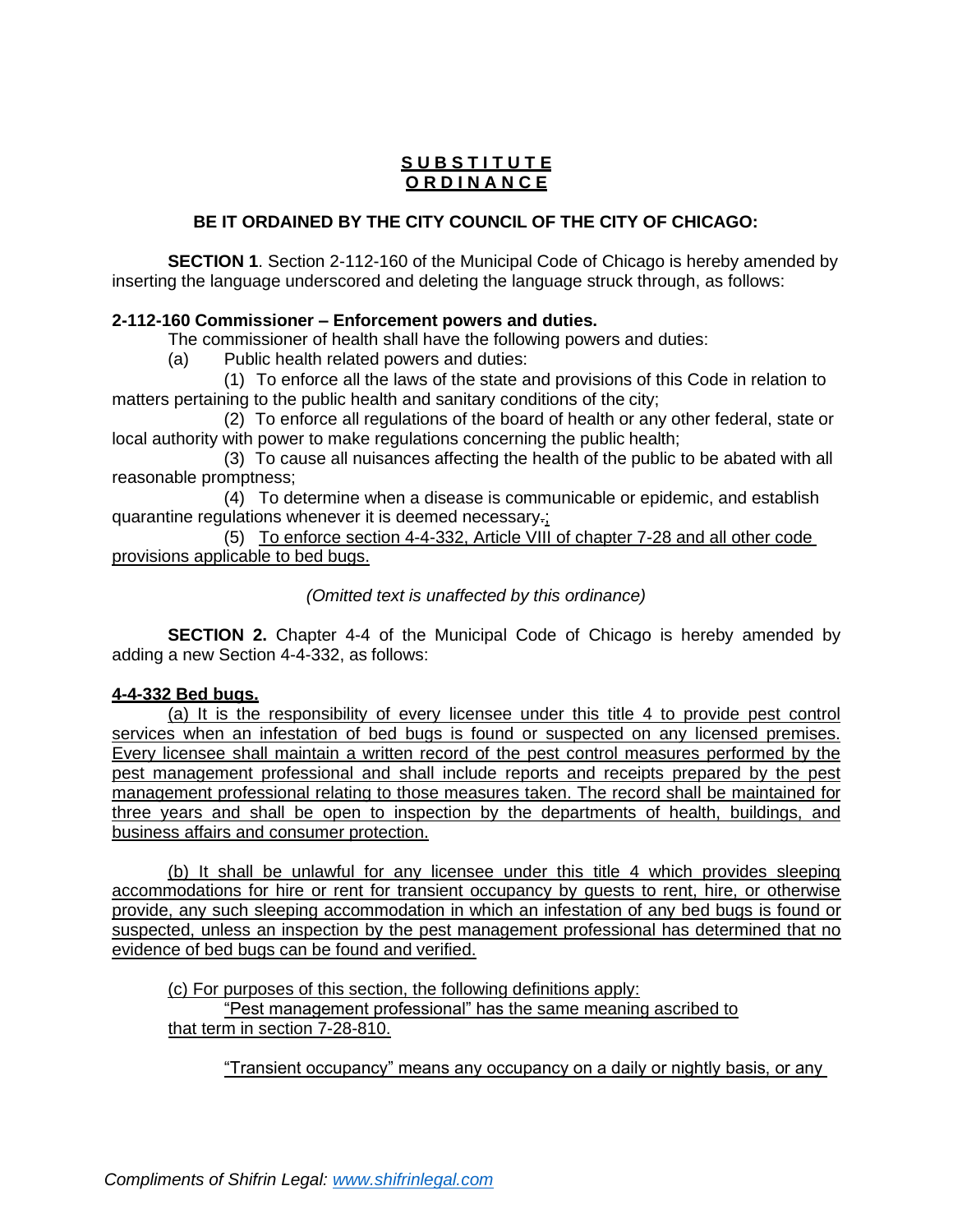### part thereof, for 30 or fewer consecutive days.

**SECTION 3.** Chapter 5-12 of the Municipal Code of Chicago is hereby amended by adding a new Section 5-12-101, and by adding the language underscored, as follows:

### **5-12-040 Tenant responsibilities.**

Every tenant must:

(a) Comply with all obligations imposed specifically upon tenants by provisions of the municipal code applicable to dwelling units, including section 7-28-850;

#### (Omitted text is unaffected by this ordinance)

### **5-12-101 Bed bugs – Education.**

For any rental agreement for a dwelling unit entered into or renewed after the effective date of this 2013 amendatory ordinance, prior to entering into or renewing such agreement, the landlord or any person authorized to enter into such agreement on his behalf shall provide to such tenant the informational brochure on bed bug prevention and treatment prepared by the department of health pursuant to section 7-28-860.

**SECTION 4.** Chapter 7-28 of the Municipal Code of Chicago is hereby amended by adding a new section 7-28-370, as follows:

#### **7-28-370 Disposal of furnishings, bedding, clothing or other materials infested with bed bugs.**

(a) No person shall place, discard or dispose of any bedding, clothing or other materials infested with bed bugs on the public way or in a refuse container or dumpster located on the public way, except when such bedding, clothing or other material is placed in or near the person's refuse container or dumpster for pick-up as trash and the bedding, clothing or other material is totally enclosed in a plastic bag and labeled as being infested with bed bugs.

(b) No furnishing, bedding, clothing or other material infested with bed bugs shall be recycled.

(c) For purposes of this section, "bedding" has the same meaning ascribed to that term in section 7-28-810.

**SECTION 5.** Chapter 7-28 of the Municipal Code of Chicago is hereby amended by adding a new Article VIII Bed Bugs, Sections 7-28-810 through 7-28-900, as follows:

#### **Article VIII Bed Bugs.**

**7-28-810 Definitions**. As used in this article, the following terms are defined as follows:

"Bedding" means any mattress, box spring, foundation, or studio couch made in whole or part from new or secondhand fabric, filling material, or other textile product or material and which can be used for sleeping or reclining purposes.

"Commissioner" means the commissioner of public health.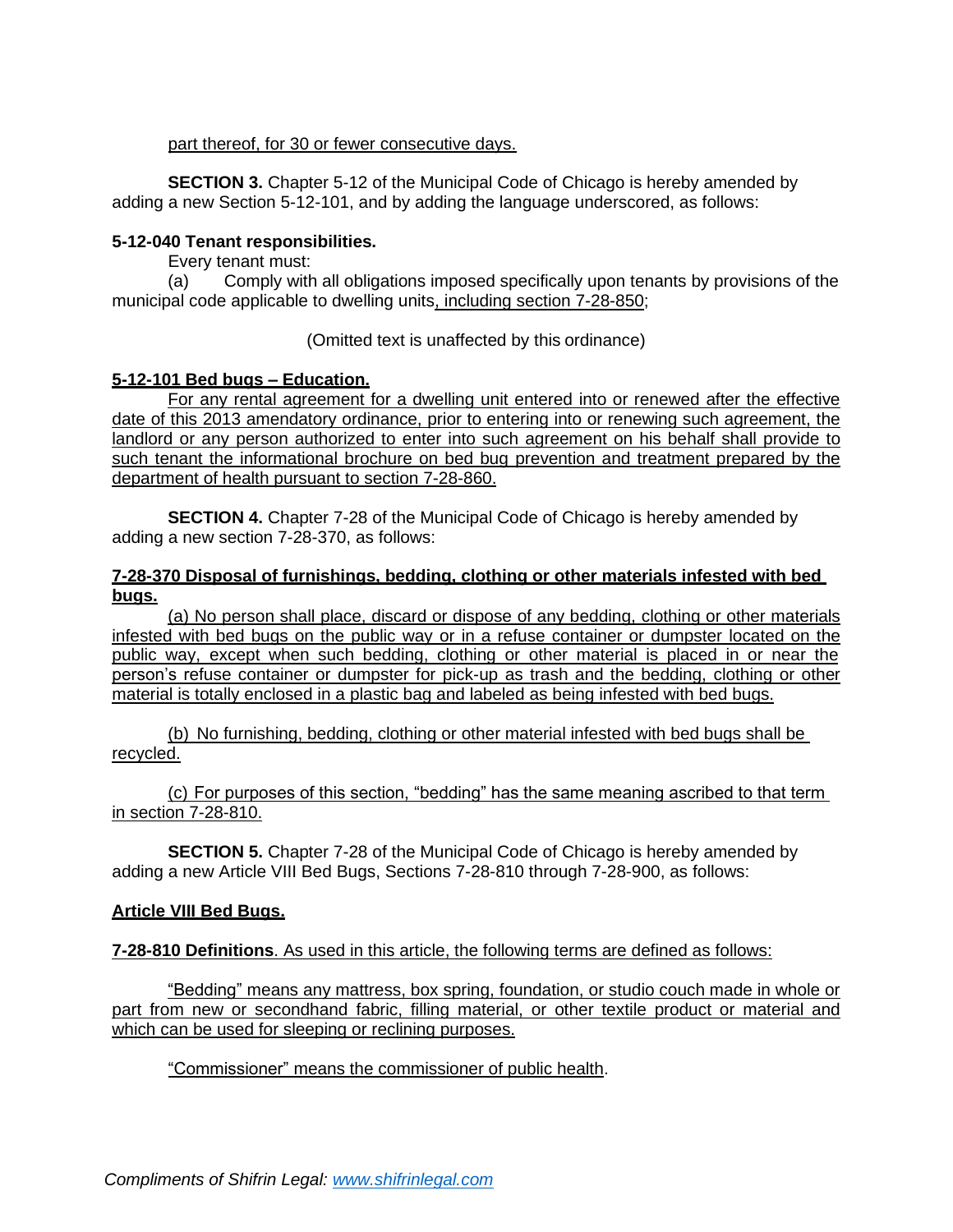"Dwelling unit," "landlord," "rent" and "tenant" have the meaning ascribed to those terms in Section 5-12-030.

"Multiple rental unit building" means a building which contains two or more rental units. A "multiple rental unit building" does not include a condominium or cooperative building.

"Pest Management Professional" means a person who: (i) is licensed, registered or certified by the State of Illinois to perform pest control services pursuant to the Structural Pest Control Act, 235 ILCS 235; (ii) has attended courses or undergone training for the proper method for the extermination of bed bugs; and (iii) follows National Pest Management Association Best Practices for the extermination of bed bugs.

"Rental unit" means any dwelling unit which is not owner occupied and is held out for rent to tenants, including any single family home held out for rent to tenants.

#### **7-28-820 Bed bugs-Nuisance.**

Bed bugs are hereby declared to be a public nuisance subject to the abatement provisions of this chapter.

**7-28-830 Bed bug infestation-duty to exterminate.** (a) In any rental unit in which an infestation of bed bugs is found or reasonably suspected, it is the responsibility of the landlord to: (1) provide pest control services by a pest management professional until such time that no evidence of bed bugs can be found and verified; and (2) maintain a written record of the pest control measures performed by the pest management professional on the rental unit. The record shall include reports and receipts prepared by the pest management professional. The record shall be maintained for three years and shall be open to inspection by authorized city personnel, including but not limited to employees of the departments of health and buildings.

(b) In any multiple rental unit building in which an infestation of bed bugs is found or reasonably suspected, it is the responsibility of the landlord to: 1) provide pest control services by a pest management professional until such time that no evidence of bed bugs can be found and verified within the building or portion thereof, including the individual rental units; and (2) maintain a written record of the pest control measures performed by pest management professional on the building. The record shall include reports and receipts prepared by the pest management professional. The record shall be maintained for three years and shall be open to inspection by authorized city personnel, including but not limited to employees of the departments of health and buildings.

(c) A landlord shall provide the pest control services within 10 days after: (1) a bed bug is found or reasonably suspected anywhere on the premises; or (2) being notified in writing by a tenant of a known or reasonably suspected bed bug infestation on the premises or in the tenant's rental unit.

(d) The extermination of bed bugs shall be by:

(1) inspection, and if necessary, the treatment of the dwelling unit on either side of the affected dwelling unit and the unit directly above and below the affected dwelling unit. This pattern of inspection and treatment shall be continued until no further infestation is detected; or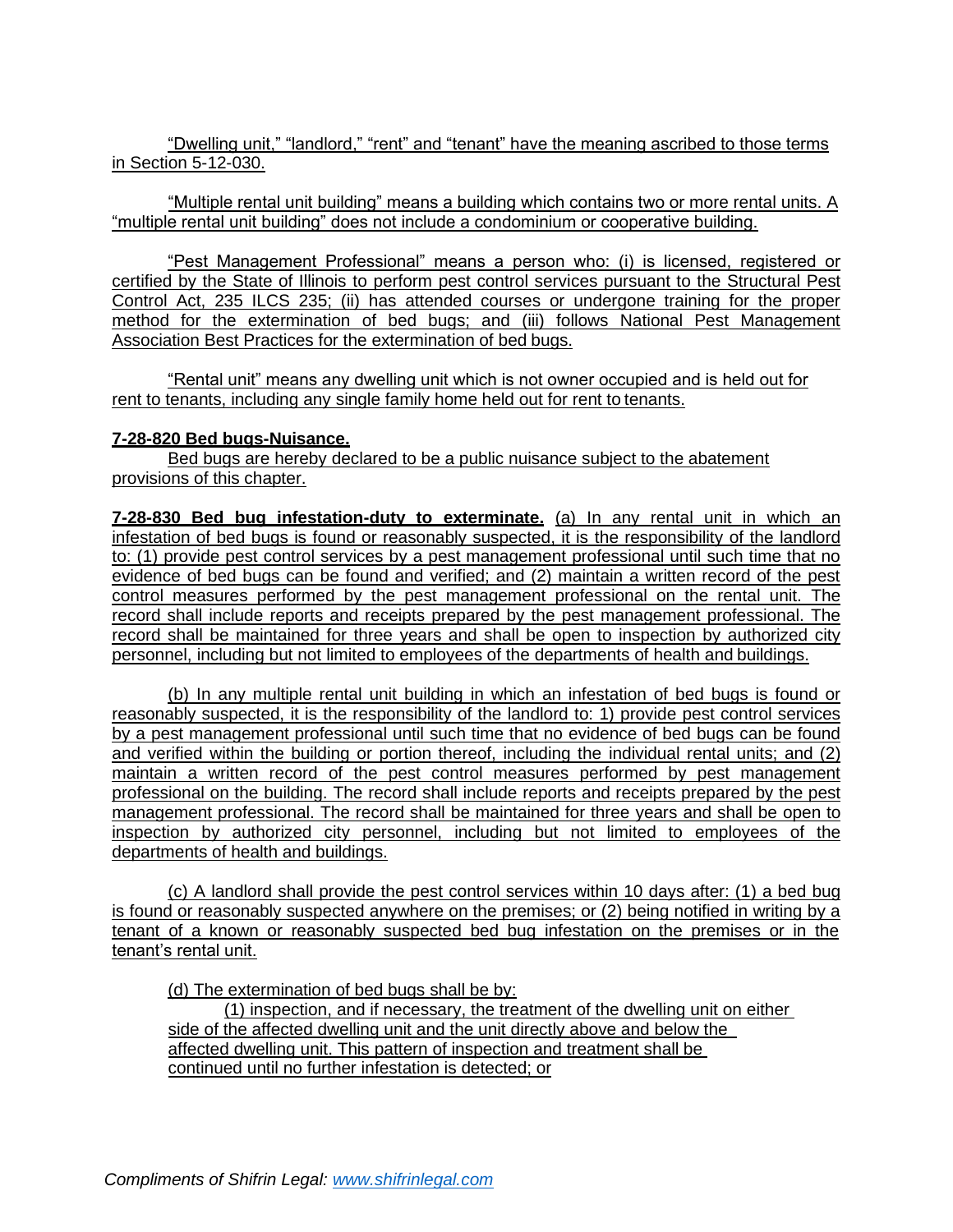(2) any other method approved by the commissioner in rules and regulations.

(e) A landlord may not knowingly terminate a tenancy, increase rent, decrease services, bring or threaten to bring a lawsuit against a tenant for possession or refuse to renew a lease or tenancy because the tenant has in good faith:

> (1) complained of a bed bug infestation within the tenant's rental unit or the premises in which the tenant's rental unit is located to a competent governmental agency, elected representative or public official charged with responsibility for enforcement of a building, housing, health or similar code;

> (2) complained of a bed bug infestation within the tenant's rental unit or the premises in which the tenant's rental unit is located to a community organization or the news media;

> (3) sought the assistance of a community organization or the news media to remedy a bed bug infestation within the tenant's rental unit or the premises in which the tenant's rental unit is located;

> (4) requested the landlord to provide pest control measures for a bed bug infestation as required by a building code, health ordinance, other regulation, or the residential rental agreement; or

(5) testified in any court or administrative proceeding concerning any bed bug infestation within the tenant's rental unit or the premises in which the tenant's rental unit is located.

If the landlord acts in violation of this subsection (e), the tenant has a defense in any retaliatory action against him for possession and is entitled to recover possession of the rental unit or terminate the rental agreement and, in either case, may recover an amount equal to two months rent or twice the damages sustained by him, whichever is greater, and reasonable attorneys' fees. If the rental agreement is terminated, the landlord shall return all security and interest recoverable under Section 5-12-080 and all prepaid rent. In an action by or against the tenant, if there is evidence of tenant conduct protected herein within one year prior to the alleged act of retaliation, that evidence shall create a rebuttable presumption that the landlord's conduct was retaliatory. The presumption shall not arise if the protected tenant activity was initiated after the alleged act of retaliation.

### **7-28-840 Condominium and cooperative buildings-plan for treatment of bed bugs.**

(a) No later than 90 days after the effective date of this section, the governing association of a condominium or cooperative building shall prepare a pest management plan for the detection, inspection and treatment of bed bugs in the building. The plan shall include the provisions of section 7-28-830(c).

(b) The governing association shall maintain written records of any pest control measures in the building performed by a pest management professional retained by the governing association and any report prepared by the pest management professional. The plan and records shall be: (1) maintained either on-site in the building or at the property management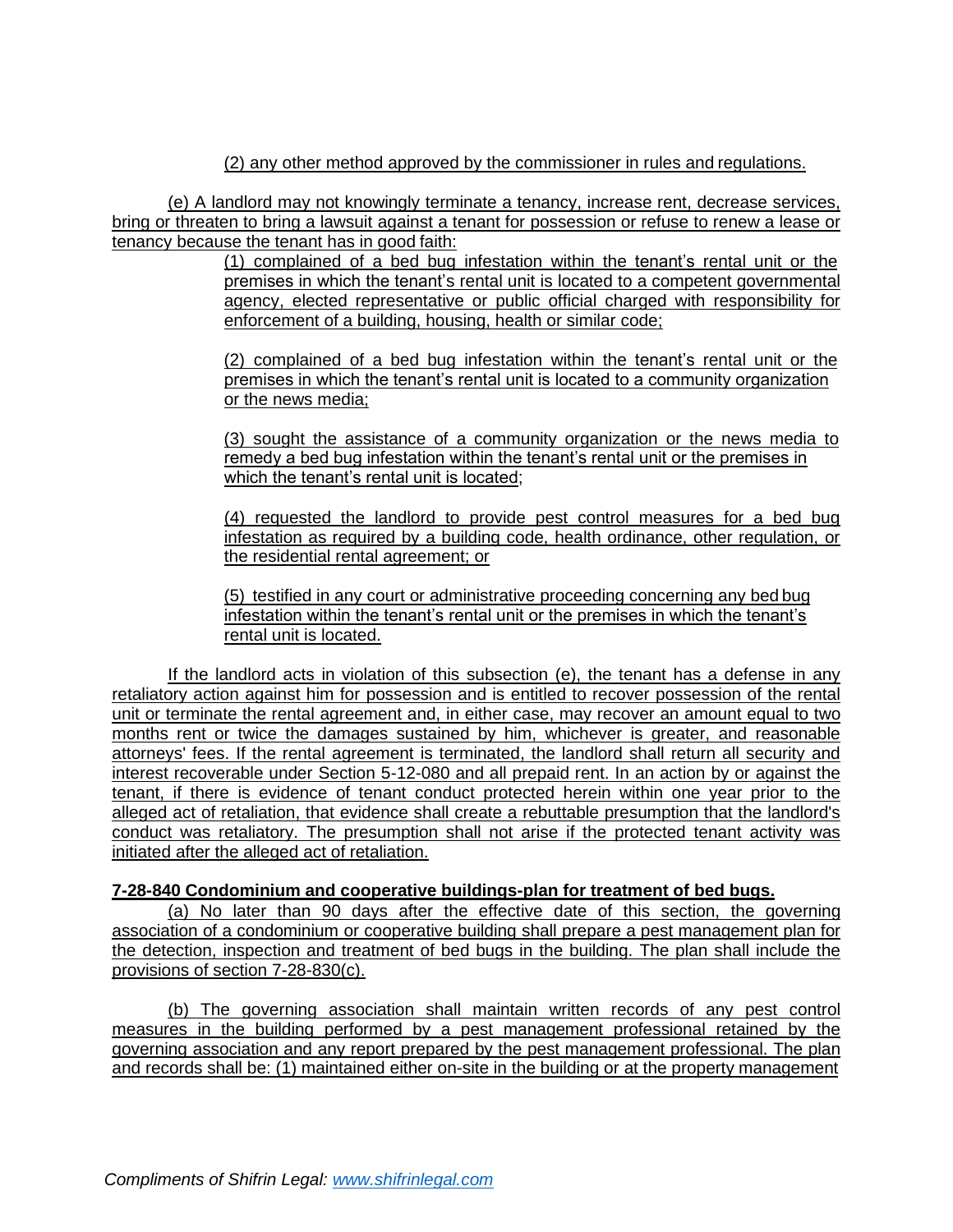office; (2) maintained for three years; and (3) open to inspection upon request by authorized city personnel, including but not limited to employees of the departments of health and buildings.

(c) Every owner of condominium unit or a lessee with a proprietary lease in a cooperative shall immediately notify, in writing, the governing association of any known or reasonably suspected bed bug infestation in the presence of the unit or cooperative, clothing, furniture or other personal property located in the unit or cooperative, and cooperate with the governing association in the control, treatment and eradication of bed bug infestation found or suspected to be in the unit or cooperative.

(d) For purposes of this section the following definitions apply:

"Condominium unit" or "unit" has the meaning ascribed to that term in section 13-72-010.

"Cooperative building" means a building or buildings and the tract, lot, or parcel on which the building or buildings are located and fee title to the land and building or buildings is owned by a corporation or other legal entity in which the shareholders or other co-owners each also have a long-term proprietary lease or other long-term arrangement of exclusive possession for a specific unit of occupancy space located within the same building or buildings.

"Cooperative" is an individual dwelling unit within a cooperative building.

"Governing association" means the board of managers of a condominium homeowners' association or the board of directors of a cooperative building.

(e) The commissioner shall prepare and post on the health department's publicly accessible website a sample plan for the detection, inspection and treatment of bed bugs for the governing association of condominium or cooperative building. The sample plan shall set forth the best practices for the detection and treatment of bed bugs in such buildings.

### **7-28-850 Tenant Responsibility**.

(a) Within 5 days after a tenant finds or reasonably suspects a bed bug infestation in the presence of the tenant's dwelling unit, the tenant shall notify, in writing, the landlord of any known or reasonably suspected bed bug infestation in the presence of the tenant's dwelling unit, clothing, furniture or other personal property located in the building, or of any recurring or unexplained bites, stings, irritation, or sores of the skin or body which the tenant reasonably suspects is caused by bed bugs.

(b) The tenant shall cooperate with the landlord in the control, treatment and eradication of bed bug infestation found or reasonably suspected to be, in the tenant's rental unit. As part of that cooperation, the tenant shall:

(1) not interfere with inspections or treatments;

(2) after reasonable notice in writing to the tenant, grant access at reasonable times to the tenant's rental unit for purposes of bed bug infestation inspection or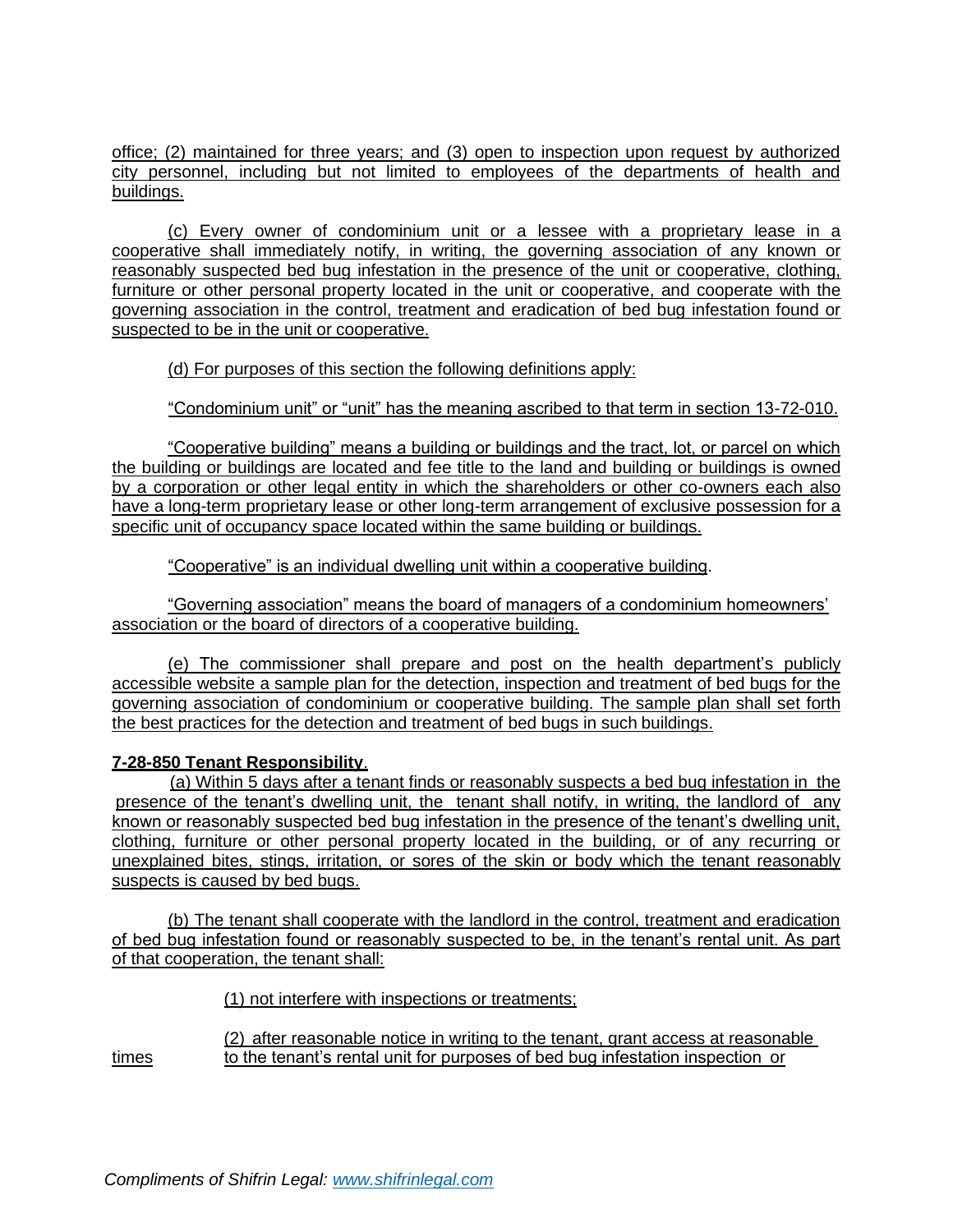### treatment;

(3) make any necessary preparations, such as cleaning, dusting or vacuuming, prior to treatment in accordance with any pest management professional's recommendations; and

(4) dispose of any personal property that a pest management professional has determined cannot be treated or cleaned before the treatment of the tenant's dwelling unit.

(5) prior to removing any personal property from the tenant's dwelling unit, safely enclose in a plastic bag any such personal property while it is being moved through any common area of the building, or stored at any other location. The personal property shall remained enclosed in a plastic bag until such time that the property is either properly disposed of or treated and no evidence of beg bug infestation can be found and verified.

(c) Prior to inspection or treatment for bed bug infestation, the landlord shall send a written notice to the tenant of the rental unit being inspected or treated, which advises the tenant of the tenant's responsibilities under this section and sets forth the specific preparations required by the tenant.

(d) This section shall not apply to any tenant of an assisted living or shared housing establishment, or similar living arrangement, when the establishment is required to provide the tenant assistance with activities of daily living or mandatory services. In such cases, the landlord will be responsible to make the necessary preparations, such as cleaning, dusting or vacuuming, of the tenant's rental unit prior to treatment in accordance with any pest management professional's recommendations. For purposes of this subsection, the terms "assistance with activities of daily living," "assisted living establishment," "mandatory services" and "shared housing establishment" have the meaning ascribed to those terms in the Illinois Assisted Living and Shared Housing Act, 210 ILCS 9/10.

#### **7-28-860 Sale of secondhand bedding.**

(a) For purposes of this section, the following definitions apply:

"Act" means the Illinois Safe and Hygienic Bed Act, 410 ILCS 68/1.

"Bedding," "manufacturer," "renovator," rebuilder," "repairer," "sanitizer," and "secondhand material" have the meaning ascribed to those terms in section 410 ILCS 68/5 of the Act.

"Secondhand bedding" means bedding that is made in whole or part from secondhand material or that has been previously used or owned.

(b) Every manufacturer, renovator, rebuilder, repairer and sanitizer of bedding whose product is sold in the city shall comply with the Act.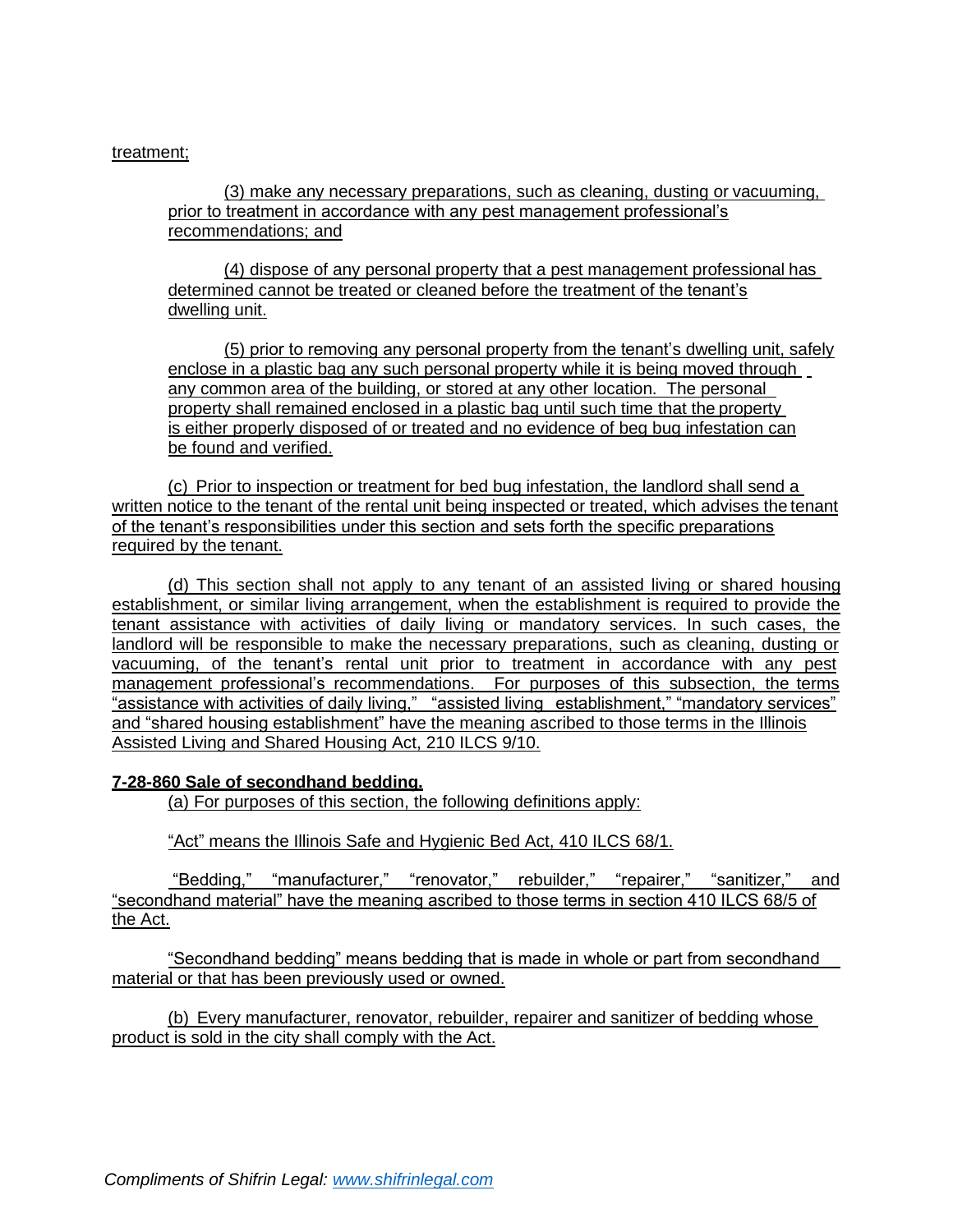(c) Every person who sells at retail any secondhand bedding shall post in a conspicuous location nearby the secondhand bedding a written notice in English, Spanish, Polish and Chinese that the bedding is made in whole or part from secondhand material or was previously owned or used.

(d) Every person who sells at retail any secondhand bedding shall provide to the purchaser of such secondhand bedding a written notice in English, Spanish, Polish and Chinese that the bedding is made in whole or part from secondhand material or has been previously owned or used.

(e) Every person who sells at retail any new or secondhand bedding shall inspect all material for soiling, malodor, and pest infestation, including bed bugs, prior to use, sale or distribution of the bedding. If any material in the bedding appears to be soiled, malodorous or infested with pests, the person shall not use, sell or distribute such bedding. If the bedding is infested with bed bugs, the person shall dispose of such bedding and material in an enclosed plastic bag and labeled as being infested with bed bugs.

## **7-28-870 Public information.**

The commissioner shall prepare and post on the health department's publicly available website:

(a) a brochure containing, at a minimum, the following: (1) a statement that the presence of bed bugs in any building or dwelling unit is a public nuisance; (2) information on how to detect the presence of bed bugs; (3) information on how to prevent the spread of bed bugs within and between buildings; (4) a statement that tenants shall contact their landlord as soon as practicable if they suspect they have bed bugs in their dwelling unit; and (5) contact information as to where people can obtain more information; and

(b) information relating to licensing, registration or certification by the State of Illinois to perform pest control services.

### **7-28-880 Rules.**

The commissioner of health and the commissioner of buildings shall have joint authority to promulgate rules and regulations necessary to implement this article.

### **7-28-890 Enforcement.**

(a) Inspectors from the departments of buildings and health shall have authority to inspect the interior and exterior of buildings, other structures, or parcels on which a building is located for bed bug infestation and when any evidence is found indicating the presence of bed bugs at that site and to report such evidence to the appropriate commissioner.

(b) This article may be enforced by the departments of public health or buildings. In addition, the department of business affairs and consumer protection shall have the authority to enforce section 7-28-860.

### **7-28-900 Violation-penalties**

Any person who violates this article shall be fined not less than \$300 nor more than \$500 for the first violation, not less than \$500 nor more than \$1,000 for the second violation within